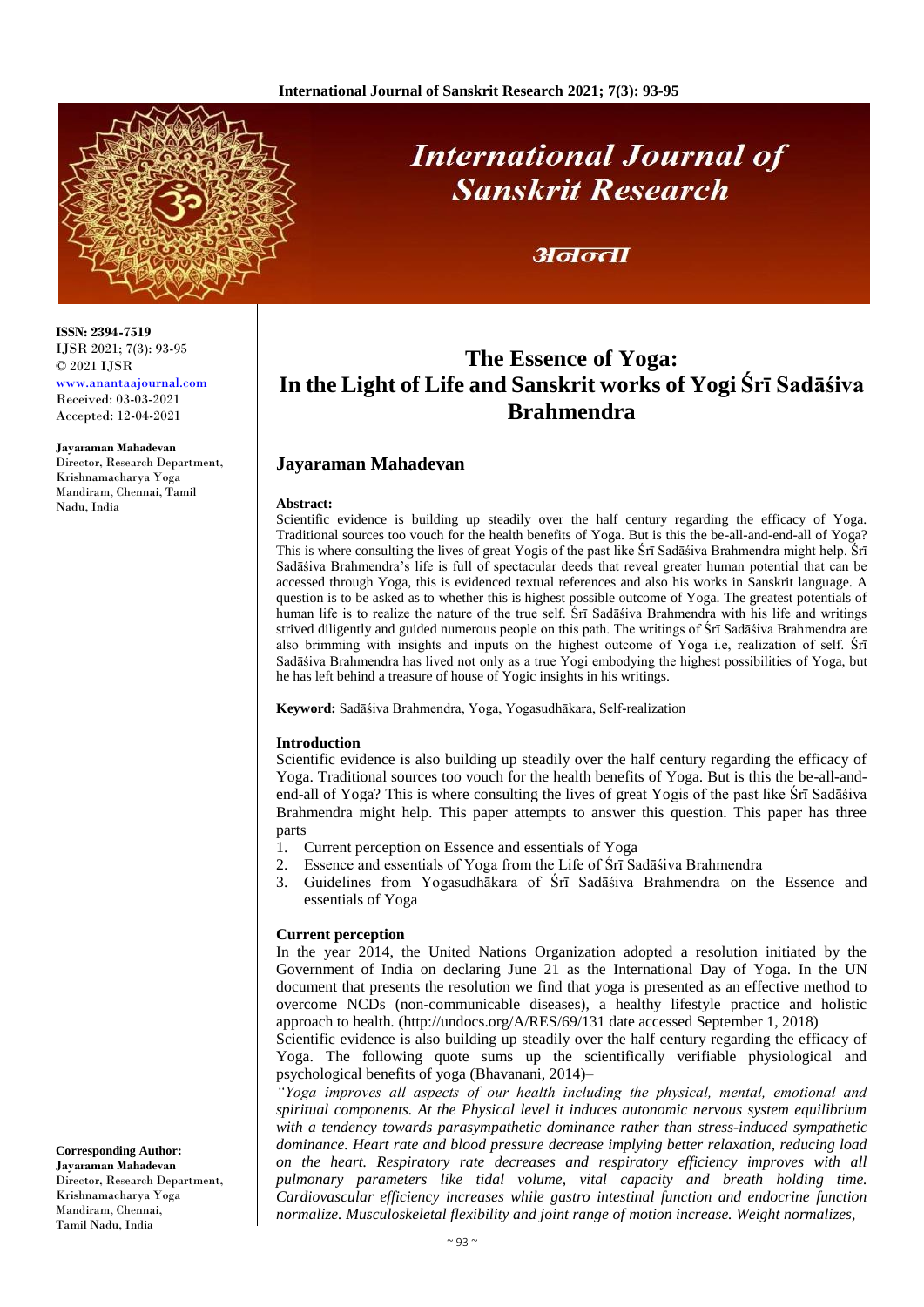International Journal of Sanskrit Research [http://www.anantaajournal.com](http://www.anantaajournal.com/) http://www.anantaajournal.com

*sleep improves, immunity increases, and pain decreases."* 

*"The psychological health benefits of Yoga include better somatic and kinesthetic awareness with improvement of mood and subjective wellbeing. Improvements are also seen in selfacceptance, self-actualization and social adjustment with decrease in anxiety, depression and hostility. There is improvement of various cognitive functions such as attention, concentration and memory and learning efficiency. Psychomotor functions such as grip strength, balance, dexterity and fine motor skills including eye hand coordination and reaction time, steadiness and depth perception and the integrated function of the body parts improve. "*

Traditional sources too vouch for the health benefits of Yoga. As per the 15<sup>th</sup> century Hathayogapradīpikā (Iyangar, 1972), the following are the health benefits of the practices of Hatha –

# वपुःकृशत्वं वदने प्रसन्नता नादस्फुटत्वं नयने सुनिर्मले। ्<br>बिन्दुजयोऽग्निदीपनं नाडीविश्द्धिः हठसिद्धिलक्षणम्॥ (2.72)

*The indicators of the success of Hatha are - slimness of the body, pleasantness in face,* 

*Clarity of voice, clarity in eyes, freedom from illness, conquest of Bindu, stimulation of digestive fire and purification of the Nāḍīs.* 

This sums up the current understanding about the utility of Yoga which is of course based on evidence that supports the traditional references. But is this the be-all-and-end-all of Yoga? This is where consulting the lives of great Yogis of the past like Śrī Sadāśiva Brahmendra might help.

# **Extraordinary powers of Yoga as revealed through the life of Śrī Sadāśiva Brahmendra**

Śrī Sadāśiva Brahmendra's life is full of spectacular deeds that reveal greater human potential that can be accessed through Yoga. Śrī Sadāśiva Brahmendra led an extraordinary life. R.Krishnamacharya (Sarasvati, 1911) records various anecdotes from the life of Śrī Sadāśiva Brahmendra. Once he was carried away by flood but he was found after some months under a mound of sand, still alive, having been buried by sand accretion. It has also been recorded that the hands of Śrī Sadāśiva Brahmendra severed by a Muslim ruler grew back.

The account on the life of Śrī Sadāśiva Brahmendra also records - him being seen in many places simultaneously; his ability to travel and transport people to far off places and so on.

Thus we see that the  $18<sup>th</sup>$  century Yogin possessed many extraordinary human potentials manifested in his life. A higher dimension of Yoga thus emerges as more than a therapy for healing.

At this stage a question is to be asked as to whether this is highest possible outcome of Yoga. Life of Śrī Sadāśiva Brahmendra and also Yogasūtras, a text that he commented upon, give us the answer that take us to the next level.

# **The ultimate outcome of Yoga and the life of Śrī Sadāśiva Brahmendra**

The greatest potentials of human life is to realize the nature of the true self, which has been presented in the Yogasūtras

(Patanjali, 2016) as "तदा द्रष्टः स्वरूपेऽवस्थानाम्" (1.3)

Śrī Sadāśiva Brahmendra with his life and writings strived diligently and guided numerous people on this path.

# **Anecdotes from the life of Śrī Sadāśiva Brahmendra**

A couple of anecdotes in his life stand out as shining examples of sincere pursuit towards self-realization.

Śrī Sadāśiva Brahmendra strived hard from very early times in his life towards reaching this highest goal of human life. Śrī Sadāśiva Brahmendra demonstrated remarkable sensitiveness to worldly sufferings from his very early life. There is an anecdote from his life that indicates this (Sarasvati, 1911). As a young lad he returned home after completing his studies in Gurukulam and had just been married. There was festivity in his home on his return from the Gurukulam. So a big feast was being prepared. As the preparations were going on, he felt hungry. No one bothered to give him something to eat. He was suffering from acute hunger. His sensitive mind reflected 'if the very commencement of the life of householder involves suffering like this then what might be in store for me as a householder?' So he immediately decided and ran out of his house through the back door unnoticed by anyone. After getting away from his house, he started the search for a worthy teacher who could guide him in the path of spirituality. This anecdote thus exemplifies the first prerequisite towards realizing the true nature of one's self, namely sensitivity towards worldly sufferings.

In this regard Vyasa (Śastrī, 2007), in his commentary to Yogasūtra 2.15, states that  $-$ 

# अक्षिपात्रकल्पो हि विद्वानिति। यथोर्णातन्तुरक्षिपात्रे न्यस्तः स्पर्शेन दुःखयति न चान्येषु गात्रावयवेषु.

*A wise person is like the eyeball. Even if (the very slender) thread of the cobweb by its mere touch of the eyeball generates a lot of pain and it does not create such pain if it touches the other limbs.* 

This indicates the sensitiveness of a wise person towards worldly pain. Others are numb to worldly suffering. Realization of the real conscious nature will not be possible if one is numb and not sensitive to worldly sufferings.

There is another Yogasūtra that reads - तीव्रसंवेगानामासन्नः YS 1.21 For the one who has the intense Vairāgya (attaining the state of Samādhi is) close by. Intensity of Vairāgya and alacrity in utilizing tools of yoga will help to reach the goal of Yoga sooner. Śrī Sadāśiva Brahmendra who shone as a self realized soul could attain such a state because of this intensity. An anecdote from his life can be cited to this.

Śrī Sadāśiva Brahmendra (Sarasvati, 1911) found his guru in Śrī Paramaśivendra and was staying with him to get trained in spiritual pursuits. Many devotees used to visit the Guru Śrī Paramaśivendra. Śrī Sadāśiva Brahmendra used to engage these visitors in debates and defeat them in dialectics. Some devotees complained about this conduct of Śrī Sadāśiva Brahmendra to the Guru. The Guru immediately summoned the disciple and instructed him to stop indulging in such debates which might not be conducive to spiritual progress. On realizing his folly, then and there he took a very severe vow of not speaking for the rest of his lifetime. This is called as intensity: when something is not conducive to the desired goal one has to shun it intensely if self-realization is desired. This among the other qualities propelled Śrī Sadāśiva Brahmendra to the state of Jīvanmukta.

Thus we see how Śrī Sadāśiva Brahmendra led by example in living and working intensely towards the highest goal of Yoga i.e Self-realization.

# **Writings of Śrī Sadāśiva Brahmendra**

The writings of Śrī Sadāśiva Brahmendra are also brimming with insights and inputs on the highest outcome of Yoga i.e, realization of self.